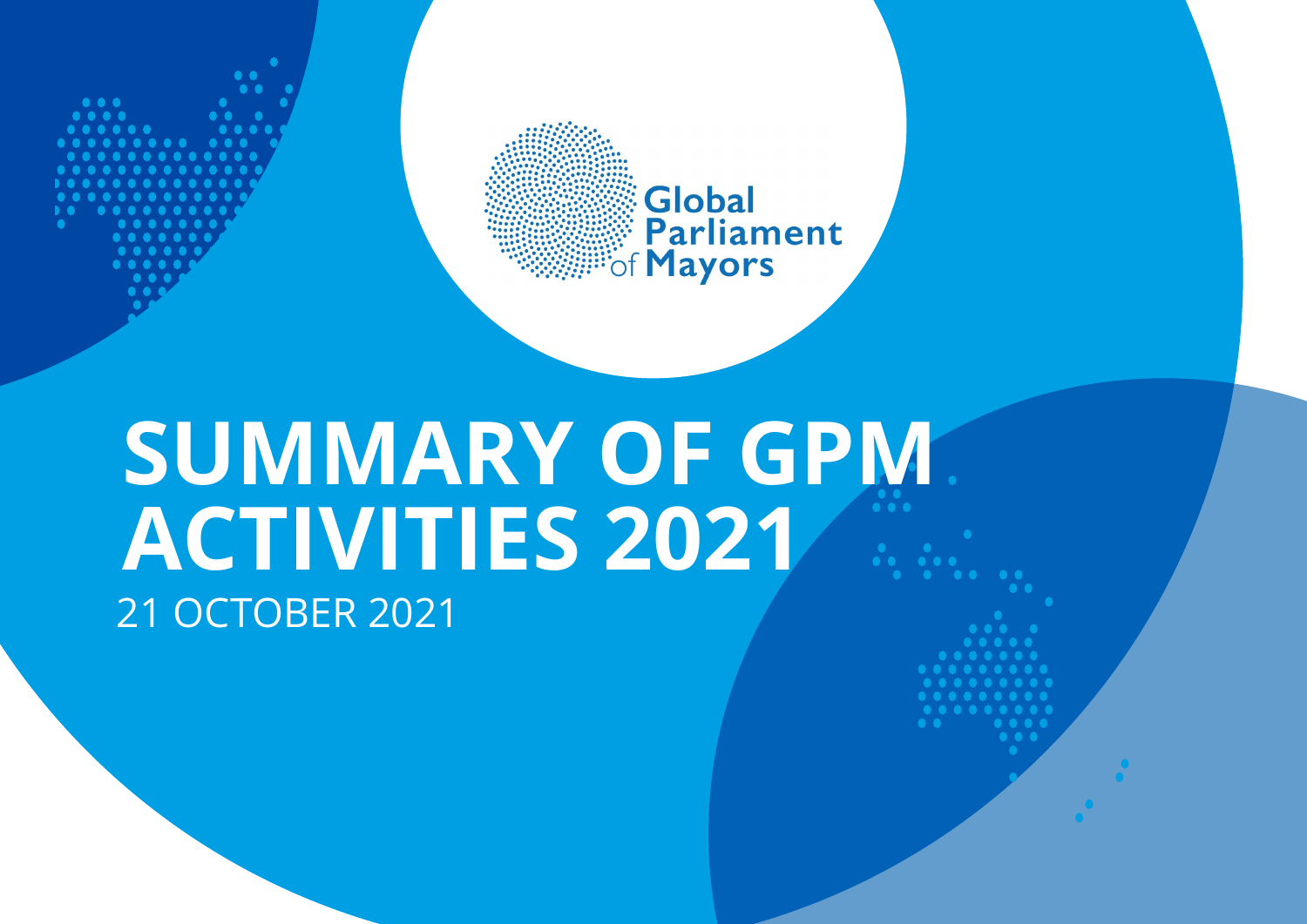The GPM is proud to present this summary of its key activities since the Annual General Meeting in October 2020. Despite the challenges presented by the Covid-19 pandemic, the GPM had a successful year, actively advocating for the interests of mayors, organizing meaningful debates, and spearheading a major project on climaterelated migration ahead of COP26. In this summary, you will find details about these activities and other highlights from the past year. Thank you for your support of the GPM and these activities. We look forward to another productive year ahead!

## **Rethinking the City: How Mayors Respond to the Needs of a Post-COVID City 12-19 November, 2020**

Together with UN-Habitat, the GPM organized a two-day webinar with the title, "Rethinking the City – How Mayors Respond to the Needs of a Post-COVID City". The webinar brought together 24 mayors, as well as experts and city network representatives from the Chicago Council on Global Affairs, ICLEI, Peace in Our Cities, the OECD, UN-Habitat, UNICEF and ICOMOS.

The debates addressed several key issues, including public health, urban sustainability, culture and education, as well as governance and democracy. In panels and open debates, mayors discussed how they have reframed their perspectives in light of the shifts caused by COVID-19. They also presented their visions for an improved post-COVID city. Read the full webinar report here.

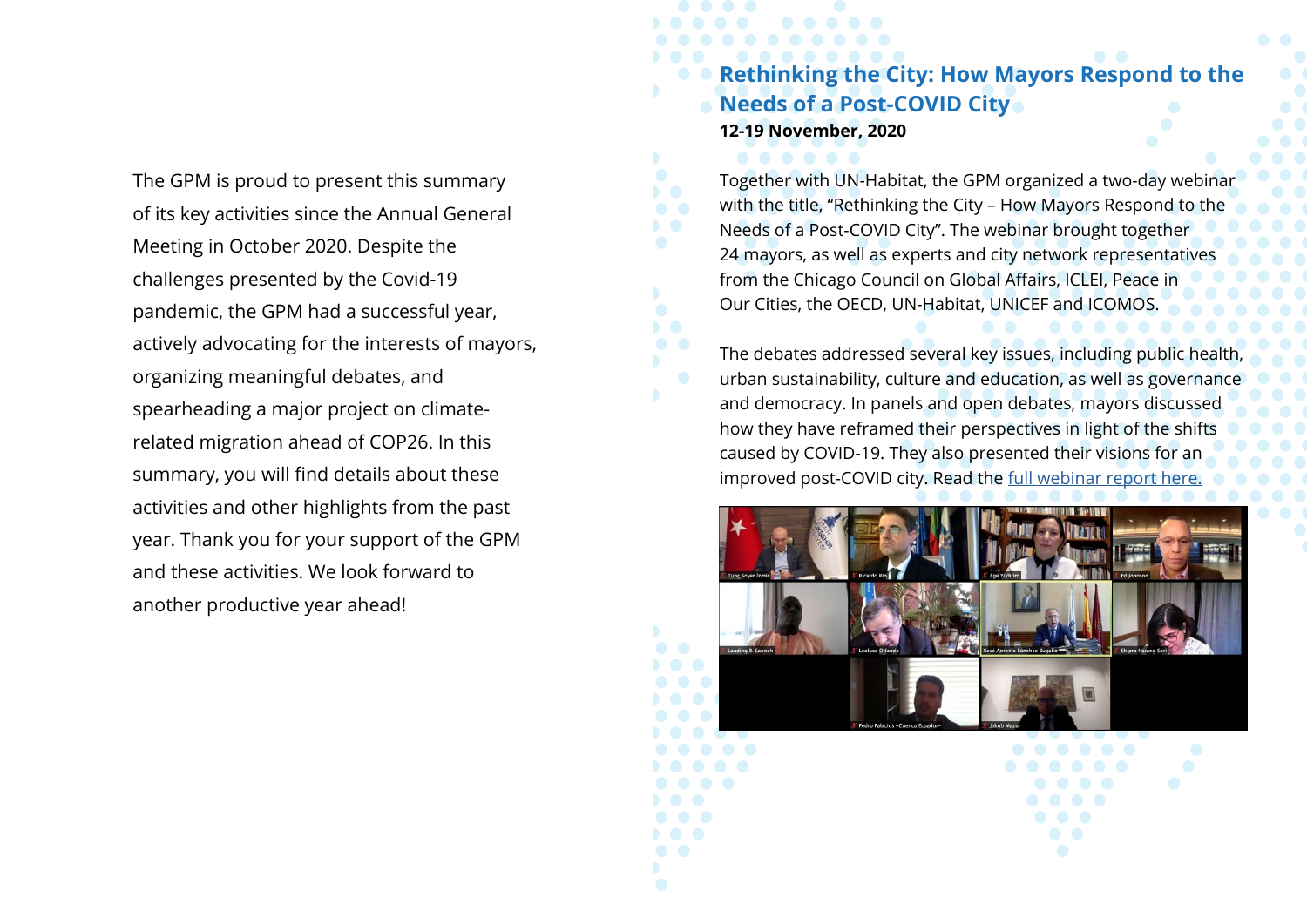#### **Joint Statement of Global Taskforce Presented at the United Nations General Assembly 11 December, 2020**

As a member of the Global Taskforce of Local and Regional Governments, the GPM supported a joint statement presented at a special session of the United Nations General Assembly on December 3-4, 2020.

In the statement, local and regional governments urged the United Nations to work with local leaders toward achieving the following goals:

1. Strengthening universal access to public services as key to the recovery

2. Strengthening local democracy and renewing the values of citizenship and new rights

3. Ecological transformation and renewed relationship with nature 4. Global solutions driven locally in a strong and more inclusive, multilateral governance system.

#### Please click here for the full statement delivered at the UN.

#### **Statement on Violence at US Capitol Washington DC 8 January, 2021**

After the violence at the United States Capitol in January, the GPM issued a public statement condemning the lawlessness and advocating for the peaceful transition of power. The GPM voiced support for its partner, the United States Conference of Mayors (USCM), as well as the statement of USCM President Greg Fischer, Mayor of Louisville. The full statement can be found here.

## **Statement on International Women's Day 8 March, 2021**

On International Women's Day, 2021, the GPM signed a Joint Statement initiated by Peace in Our Cities in support of women's leadership and gender-responsive urban policy solutions to build peaceful and inclusive communities. Too few of our local leaders and mayors are women. Although women account for more than 50% of the global population, they make up under 5% of mayors. The statement committed to calling attention to important issues like the burdens placed on women throughout the COVID-19 pandemic. Signatories also acknowledged the importance of collecting data on gender equity in local government in order to ensure that issues of representation can be addressed. These efforts directly contribute to the UN's Sustainable Development Goals, especially SDGs 5 (Gender Equality) and 16 (Peace, Justice a Strong Institutions). More details are available here.



## **Project Uniting Mayors: Local Solutions Global Climate Challenges February - November 2021**

At the start of 2021, the GPM together with the British Council developed a project on climate-related migration as part of the official programming ahead of COP26. Mayor Ricardo Rio (Braga, Portugal) and Mayor Rohey Malick Lowe (Banjul, the Gambia) were spearheaded the project as GPM Champion Climate Mayors,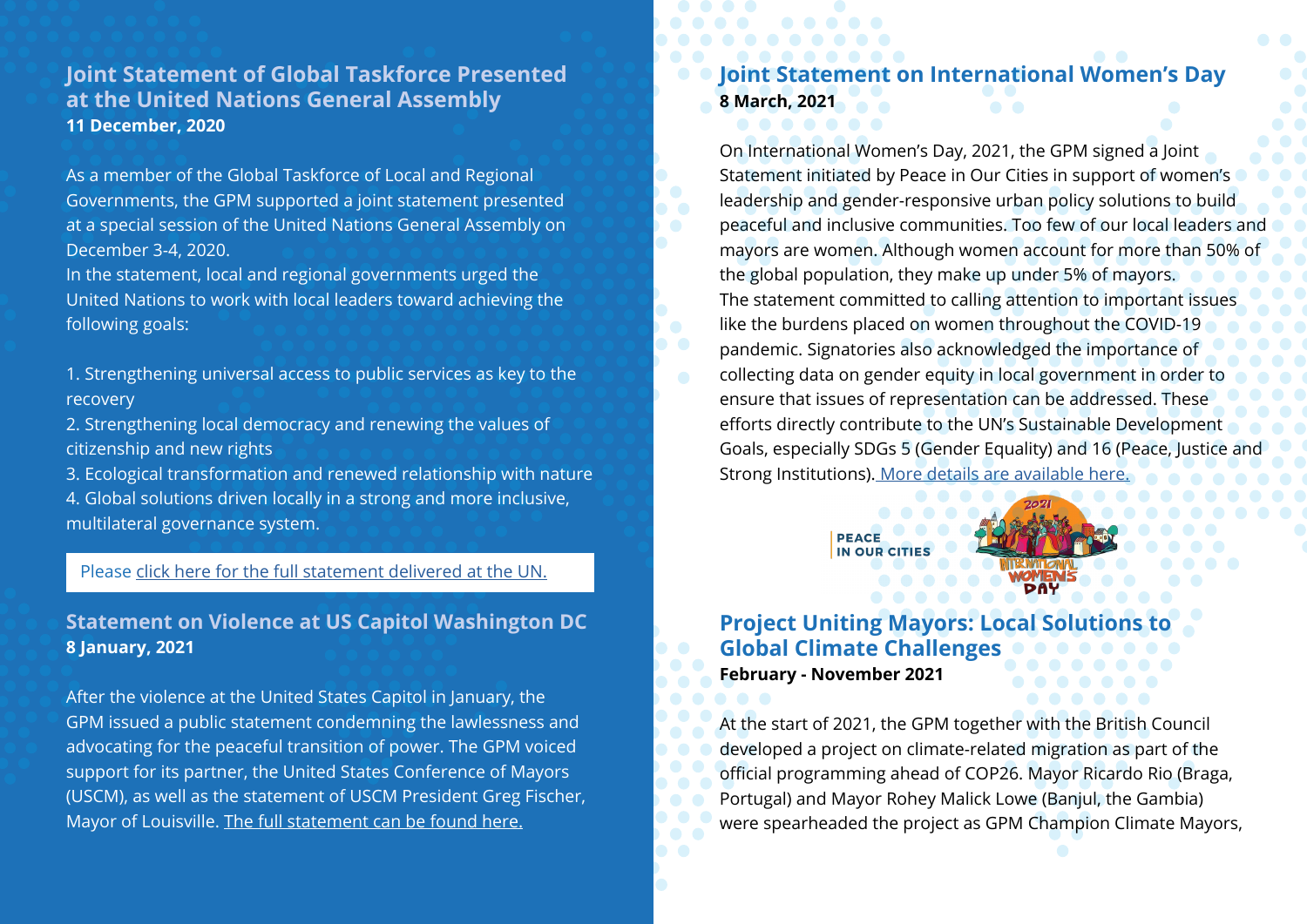bringing city leaders together from around the world to discuss this important issue.

The Uniting Mayors project includes several central activities, including a series of larger events, focus group sessions with small groups of mayors, an original research paper by professors Kamal Amakrane (Columbia University) and Sheila Foster (Georgetown University), and supported by Raghuveer Ramkumar (ARUP Group), and a call to action, which mayors are signing

ahead of COP26.



#### **Uniting Mayors - Kick Off Meeting 25 February, 2021**

At the project kick-off event on February 25, 2021, GPM Champion Climate Mayors Rohey Malick Lowe (Banjul, the Gambia) and Mayor Ricardo Rio (Braga, Portugal) shared their first-hand perspectives about the importance of addressing climate change and climate-related migration with the mayors of Afanloum (Cameroon), Bern (Switzerland), Duran (South Africa), Freetown (Sierra Leone), Hoima and Nebbi (Uganda), Glasgow (UK), Jerusalem (Israel), Heidelberg and Mannheim (Germany), Palermo (Italy), Quelimane (Mozambique) and Rochester Hills (USA) to learn from one another and discuss how mayors can work together in the future.

More information about the kick-off event is available here: https://globalparliamentofmayors.org/kickoffeventmayorspresent/

#### **Uniting Mayors - Focus Group Discussions March-April 2021**

The GPM organized four focus group sessions to facilitate in-depth discussions between the research team and small groups representing the cities of Antsirabe (Madagascar), Afanloum (Cameroon), Bristol (UK), Cape Town (South Africa), Denpasar (Indonesia), Durban (South Africa), Ghent (Belgium), Mansakonko Council (the Gambia), Nebbi (Uganda), Quelimane (Mozambique) and Trenggalek (Indonesia), to discuss the realities of climate change, the threat of rising sea levels, and the impact these factors have on migration. These intimate exchanges allowed mayors to go into much greater depth as they explained the situations on the ground in their cities, and explored ways in which cities could work together to address them. These discussions have been integrated into the research report on Local Responses to Climate-Forced Displacement & Migration: Uniting Mayors and City Leaders as Global Champions.

## **Uniting Mayors - High Level Meeting 20 April, 2021**

In April, the GPM organized a high-level meeting, which brought together more than 20 mayors and city leaders from 19 countries. Antonio Vitorino, director general of the International Organization for Migration (IOM) opened the event with a keynote address, followed by a plenary debate moderated by Ian Klaus of the Chicago Council on Global Affairs. Mayors then had the opportunity to join one of three thematic discussions on culture and heritage, innovative policies on financing tools, and governance.

Mayors were joined by representatives of city networks and international organizations, including UN-Habitat, OECD, MMC, and ICLEI. A full readout of the High Level Meeting can be found in this report.

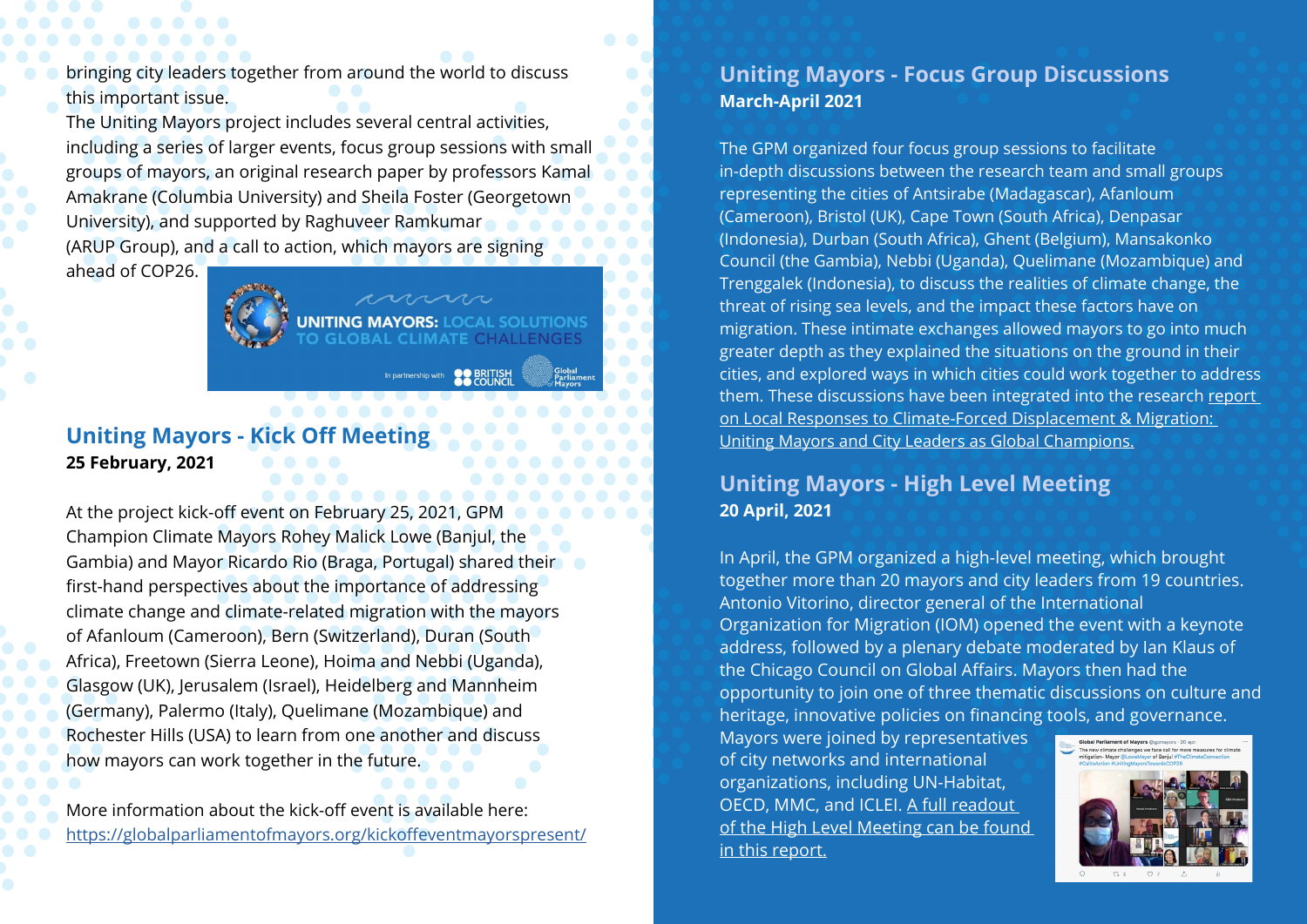# **Uniting Mayors - Call to Action "Climate Change, Cities and Forced Migration: Advancing Knowledge"**

#### **July – October 2021**

Based on the mayors' global dialogue, including large events, focus groups, and original research of the Uniting Mayors Project, the GPM developed a multi-level Call to Action, "Climate Change, Cities and Forced Migration: Advancing Knowledge, Action and Collaboration". The goal of this Call to Action is to unite mayors on this urgent issue, make their voices heard in the lead up to COP26, and outline the steps that local governments, national governments, and international institutions can take to affect change. Mayors from around the world, along with representatives of city networks, NGOs and international organizations have signed the Call to Action and committed to pushing for change locally and globally.

All signatories and supportive partners

## **The GPM endorses Joint UK G7 U7 Summit 9 June, 2021**

On the sidelines of the G7 in June 2021, city leaders and mayors from around the world gathered for the first U7 conference. GPM chair, Mayor Peter Kurz, represented the GPM at the event. Urban networks from France, Germany, Italy, Japan, the UK and the USA as well as the G7 guest countries of Australia and South Korea were joined by a number of international city networks

including ICLEI, EUROCITIES, OECD, United Cities and Local Government, and the Commonwealth Local Government Forum. In a signed declaration, they called on world leaders to set out a clear vision for the role cities can play in recovery efforts and asked them to draw on the expertise of local leaders and mayors. Signatories also asked national leaders to provide appropriate resources and freedoms for cities and support city-to-city dialogue, including with places that have low vaccination rates.

The declaration concludes: "As globally-facing cities we all share common values of openness, tolerance and the need to address health inequality and sustainability. By continuing our shared dialogue, we can learn from each other and find new ways to turn these values into action".

> "Existing structures need to change. Cities cannot simply global agendas or national laws: we must actively shape these polici-This is a prerequisite to addressing global challenges

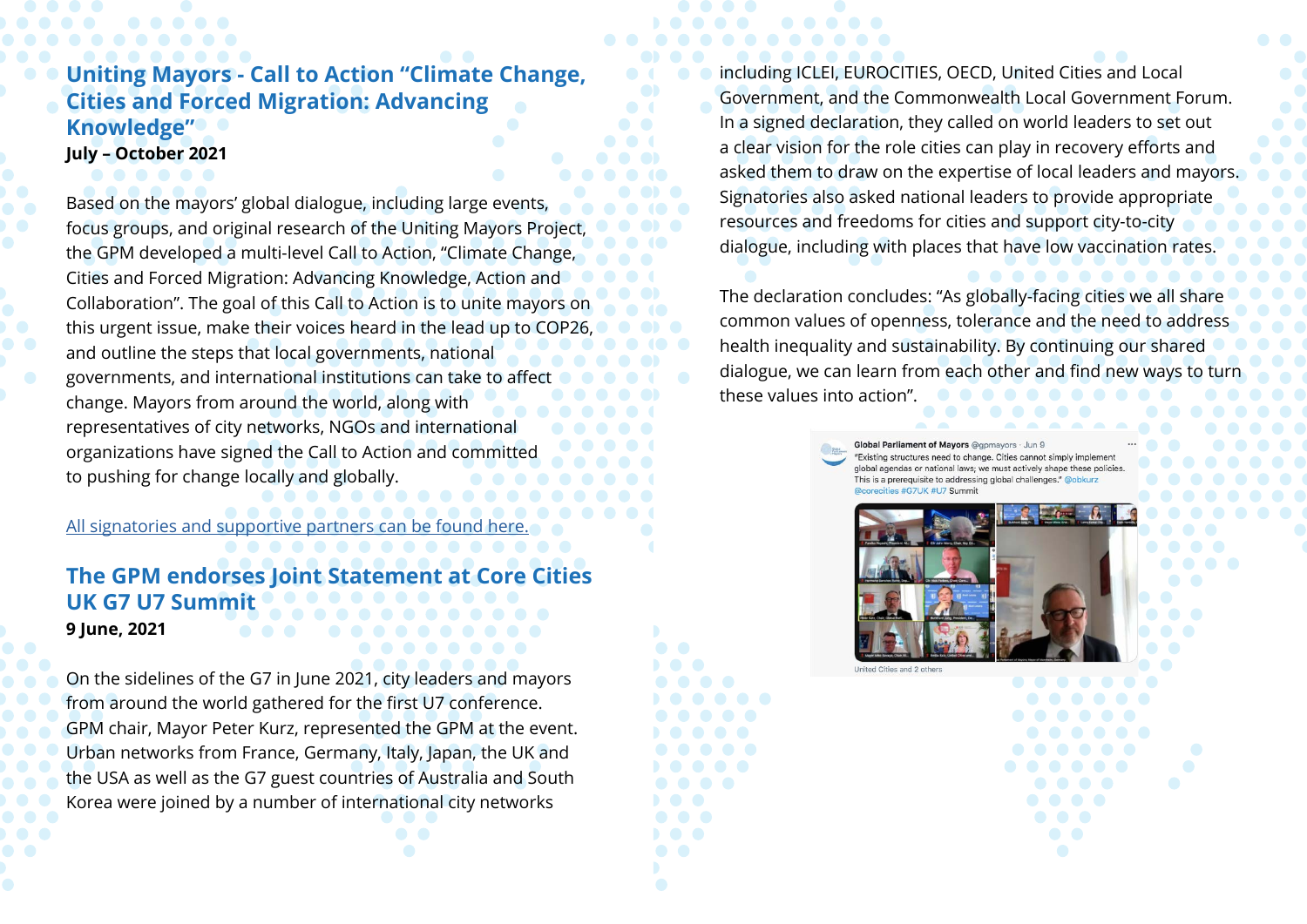# **UN High Level Political Forum Side Event on Climate Change and Human Mobility 6 July, 2021**

Mayors from around the world came together with representatives of national governments and UN officials at "Climate Change and Human Mobility," an official side event of the United Nations High Level Political Forum on Sustainable Development (UN HLPF 2021). They discussed the pressing development challenges related to climate change and related migration in cities, as well as interrelated Sustainable Development Goals (SDGs), 10 (Reduced Inequalities) and 13 (Climate Action).

Mayors convened at the HLPF to meet with national and UN leaders to identify how different levels of government can better work together to accelerate the implementation of the SDGs at a global scale. The event was a joint initiative of several organizations working together to address climate-related migration, including the GPM, the British Council, under the Climate Connection programme, the C40 Cities-Mayors Migration Council Global Mayors Task Force on Climate and Migration (C40-MMC Task Force), the International Organization for Migration (IOM), and the UN Refugee Agency (UNHCR). Please see the full GPM report on the UN HLPF side event here.



## **UN High Level Political Forum Side Event on Culture July 7, 2021**

The GPM joined the International Federation of Library Associations and Institutions, International Council on Monuments and Sites (ICOMOS), and others for "Partnering through Culture, Heritage and Art for Resilient and Inclusive Recovery", an official side event of the United Nations High Level Political Forum on Sustainable Development (UN HLPF 2021). The event addressed the importance of culture as the fourth dimension of sustainable development. GPM Chair, Mayor Peter Kurz (Mannheim, Germany), spoke about the key role that culture has played in the Uniting Mayors project.

#### **GPM endorses Statement Mayors Migration Council: "Welcome Afghan Refugees Now" 26 August, 2021**

As the US and other foreign forces withdrew from Afghanistan, thousands of Afghans attempted to flee the country to protect their rights and freedoms. This prompted mayors worldwide to welcome Afghans seeking refuge in their cities. In August alone, 300,000 Afghans have fled their homes in search of safety, joining six million Afghans who have been displaced by decades of conflict.

The GPM, along with more than 50 mayors and local government executives and international organizations representing over 240,000 cities around the world, has endorsed a statement of solidarity launched by the Mayors Migration Council (MMC) on Thursday

26 August. GPM Mayor Naseer Ahmad Lilizai, the former mayor of Puli-Alam (Afghanistan), led the efforts and met with the GPM Executive Committee to brief them on the situation on the ground and explore how mayors can help refugees and those in danger who have not been able to leave Afghanistan.



300.000 **Afghans** have fled their homes

in search of safety or a way out.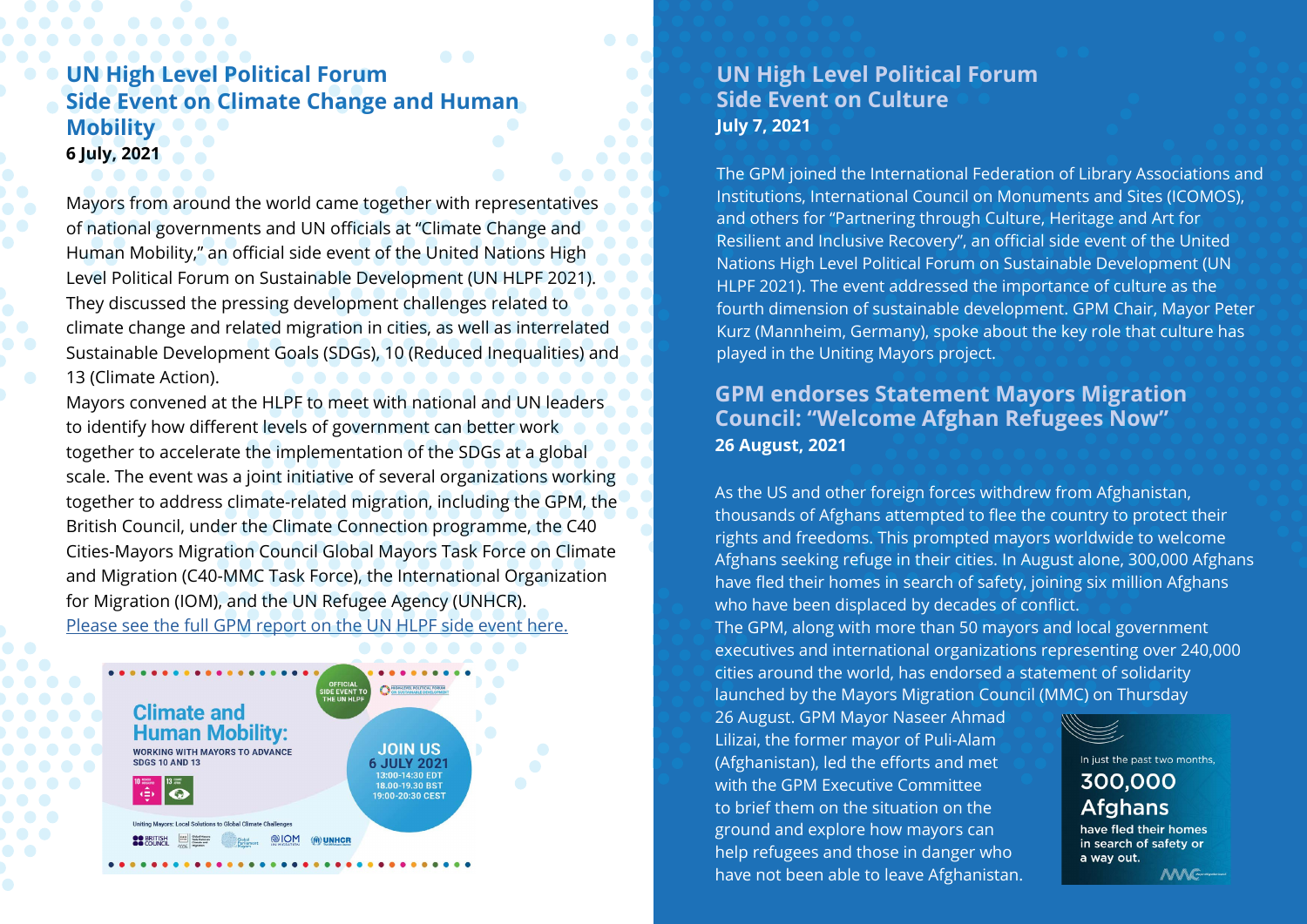# **Appointments May, 2021**

In May, Ivo Daalder took on the role of Chair of the Advisory Committee of the GPM. He succeeds Professor Sheila Foster (Georgetown University, Washington DC, USA) and Dr. Robert

Muggah (Igarapé Institute, Rio de Janeiro, Brazil), who led the committee from 2017-2020. Ambassador Daalder is president of the Chicago Council on Global Affairs and has been an active member of the GPM Advisory Committee since 2017.



#### **June, 2021**

In June, Grace-Mary Mugasa, former mayor of Hoima, Uganda was

appointed Minister of State for Public Service in



Uganda.

Former Mayor Mugasa was one of the founders of the Global Parliament of Mayors in 2016 and 2nd Vice-Chair of the GPM Executive Committee until her appointment as Minister of State.



# **In Memorium**

This year, the GPM mourned the loss of two respected and admired member mayors. With both mayors, we lose capable and ambitious cities leaders who contributed greatly to their own communities and the GPM community.

In December 2020, Mayor Daviz Simango (Beira, Mozambique) passed away. In 2018, Mayor Simango was the winner of the Dr. Benjamin Barber Global Cities Award of the GPM.





In February 2021, Mayor Itambi Tagyen Andrew (Njikwa, Cameroon) passed away. Mayor Andrew was an active supporter of the GPM since its start in 2016 and joined GPM Summits in Stavanger (2017) and Durban (2019).

## **Calendar**

- 10 November 2021 Roundtable on Violence Redu Peace in Our Cities November 2021 - Launch of the GPM Call to Action on Climate Change, Cities and Forced Migration during COP26 May / June 2022 - G7 U7 Event in Germany
- 
- 

26-30 June - World Urban Forum, Katowice, Poland

*The GPM Annual Summit 2022 will be part of the WUF programme in Katowice.*